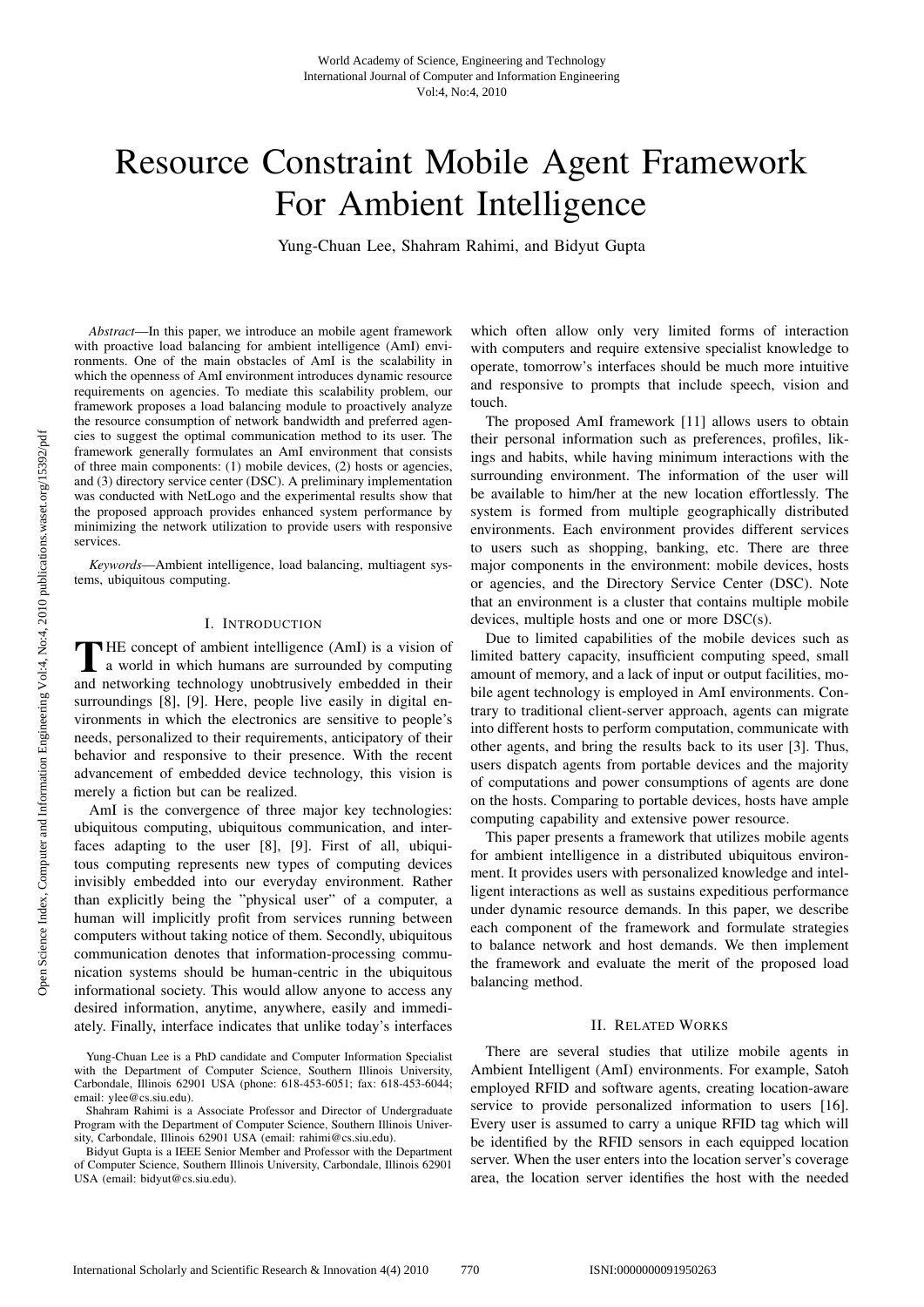capabilities for the user according to his preferences or profile. Then, a mobile agent will be assigned to each user and the agent moves from one host to another to assist the user.

A similar approach was developed by the AMILAB, in which they implemented the AMICO system to create an integrated AmI environment in manufacturing. There were three main functions provided by AMICO. First of all, AMICO provides useful contextual information to users based on three criteria: the user profile, the most suitable device and the current user location. Secondly, in the AMICO environment, users are allowed to access the machine functionalities according to the user context such as professions or skills. Finally, AMICO learns from the interactions with users and adapts them to the user's preference.

Furthermore, Costantini and others proposed the DALICA project, which utilizes a multi-agent system to enhance user interactions with culture assets and administering these assets [4]. Agents observe user's locations from a satellite signal and proactively assist users and propose culture assets according to their preferences. Users' preferences are then refined based on what culture asserts they visited and interacted with to improve future visits. Another main feature of DALICA project is to securely and actively monitor transportations of culture assets from one location to another through agents.

On the other hand, Zhang and colleagues proposed a context-aware AmI-Space based on a multi-agent architecture [19]. In their approach, users use portable devices to obtain services provided by the system such as controls of household appliances or multimedia service. The system can also automatically measure the room temperature and humidity, the user's psychological or physiological status, and provide personalized initiative services. Similar to AmI-Space, Hagras

and colleagues proposed an ambient-intelligence approach called iDorm where it utilities embedded sensors, actuators, and software agents to construct an context-aware environment [7]. Users can interact with agents in the embedded controller, robots or mobile devices to control the environment. The system evolves from those interactions to provide a more precise and user-friendly living environment.

Several initiatives have attempted to build AmI environments. The Aware Home project constructs a home to produce an environment that is capable of collecting information about itself, and the whereabouts and activities of its inhabitants [10]. The Philips' home lab is a test bed for ambient intelligence that is more like a real home than a laboratory [14]. MIT's Intelligent Room and Oxygen project [12], Georgia Tech's Aware Home and eClass projects [5], [6], and Stanford's Interactive Workspace [2] are all attempts to study the impact of ubiquitous computing on education. They have built prototype classroom environments and the necessary software infrastructure to seamlessly capture much of the rich interaction that occurs in a typical university lecture, reduce the need for mundane note-taking and allow students to engage in better classroom discussion. Finally, the PERSONA and SOPRANO projects attempt to develop open standards and improvements to the AmI environments in order to create a seamless Ambient Assisted Living (AAL) environment for the elderly [13], [17].

None of the previously mentioned approaches have addressed the performance issue of the system or load balancing among agencies in an AmI environment. Because of the autonomy of the agents and the dynamicity of the environment, any approach should take the performance criteria into consideration to provide users with responsive services. Hence, based on our previous work [11], we propose a resource



Fig. 1. Overview of proposed framework [11]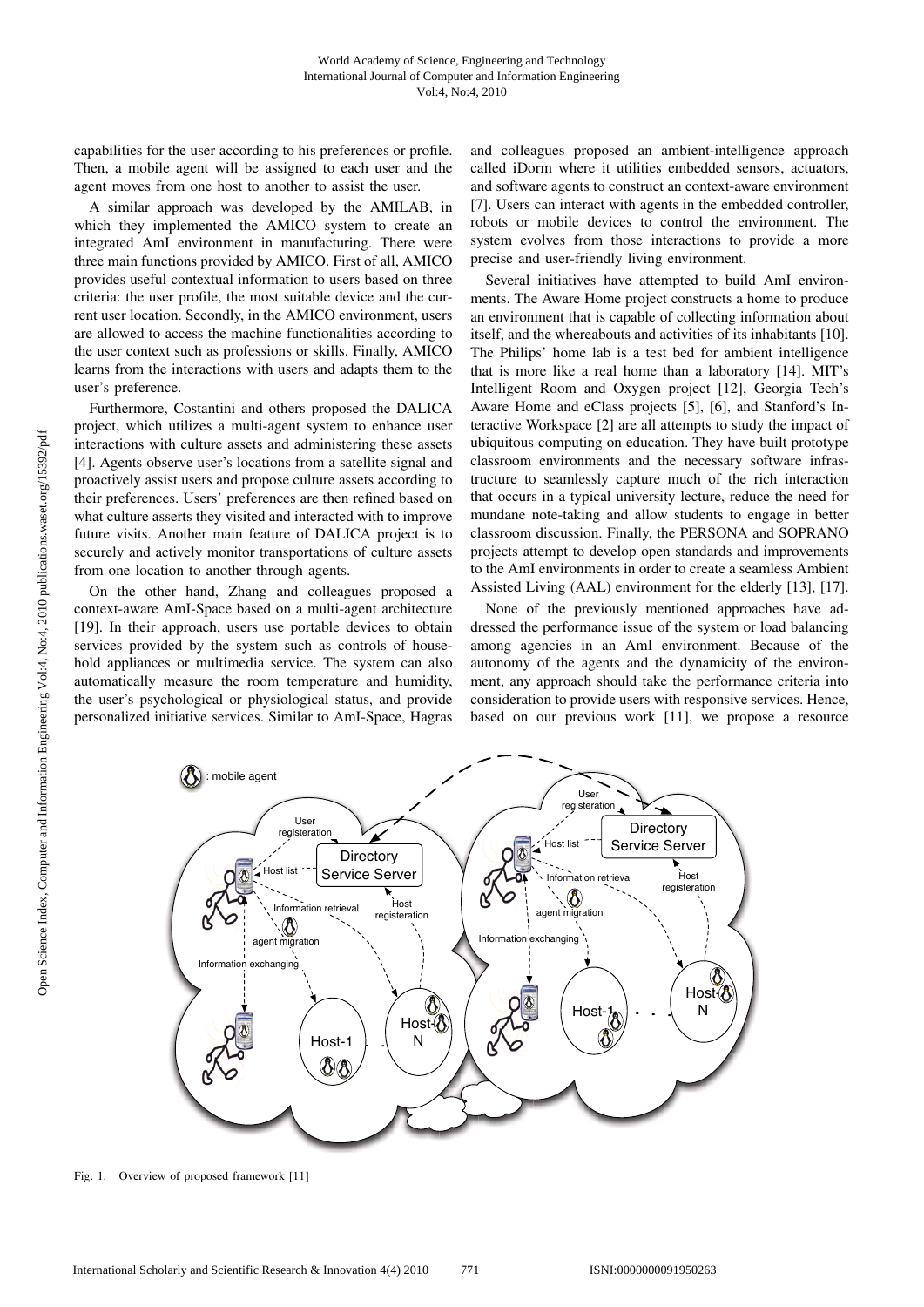constraint agent-based AmI system with a focus on optimizing communication costs and load balancing among agents and agencies.

## III. PROPOSED METHODOLOGY

Derived from our previous study on AmI environments [11], this work focuses on formulating the load balancing technique to evaluate its performance. In this section, we will begin by briefly describing the main concept and components of our framework to provide a foundation for the current study. We will then formulate algorithms in an attempt to minimize network bandwidth usage and maximize host utilization.

## *A. Overview of Framework*

Figure 1 illustrates the overview of the framework. The system is formed from multiple geographically distributed environments. Each environment may provide different services to users such as banking, shopping, etc. Each environment consists of three main components: (1) mobile devices, (2) hosts or agencies, and (3) a directory service center (DSC). Different environments are connected through their directory service centers. When a mobile device or a host joins an environment, it registers itself to the DSC. Others can later inquire the DSC to obtain a list of preferred mobile devices and hosts to communicate with. In the following sections, we briefly describe each of the components.

*1) Mobile Device:* A mobile device is a pocket-sized computing device, typically with a display screen with touch input or a miniature keyboard. Smartphone is an example of such a device. In an AmI environment, we assume that each user carries at least one mobile device that holds his or her personal information. Four modules have been proposed in a user device: *Registration Module*, *Admin Module*, *Load Balancing Module* and *Learning Module*. The user profile as well as the hosts and agents' information are stored in the *Master Agent Database* of the mobile device. A master agent resides in the mobile device to communicate with the hosts and DSCs, handles user interactions, spawns and dispatches agents to agencies when needed, and administers dispatched agents. According to the user's goal, these dispatched agents will migrate to hosts to perform computations and services for its owner.

*2) Host or Agency:* Hosts or agencies provide facilities and services for mobile agents to migrate onto and perform various tasks for their owners. Two modules are defined in this component: *Registration Module* and *Information Module*. In addition, Java Application Development Framework (JADE) [1] is utilized to provide an agent runtime environment. Interactions between the host and user's agents are stored in a *User History Database* as references for the host to improve its services to the same user in the future.

*3) Directory Service Center (DSC):* The Directory Service Center (DSC) is responsible for managing mobile devices, hosts/agencies, and their intercommunication in its environment, as well as communicates with the DSCs in other environments. Two modules are defined in this component:

*Registration Module* and *Communication Module*. Registrations of mobile devices and hosts are stored in a *Registration Database* to provide directory service to others.

## *B. Load Balancing Strategy*

The *Load Balancing Module* in the mobile device is responsible for spreading the communication and computation loads among the hosts in the environment to minimize host service delay. Whenever the *Admin Module* in the mobile device creates a mobile agent, it forwards a list of candidate hosts for the mobile agent to invoke the *Load Balancing Module* to compute the optimal communication method and identify which host to communicate to. The list is constructed from its *Master Agent Database* and by querying the DSC in the network.

The *Load Balancing Module* then checks the current network usage from the DSC to determine whether migrating an agent to a host or traditional client-server approach is more beneficial. In addition, the module sends a message to each host in the list to obtain their resource utilization to determine their response time. It then estimates the cost of migrating the agent to each of these hosts and provides the most underutilized one to the *Admin Module*. Algorithm 1 provides a broad representation of the operations performed by the *Load Balancing Module*.

Because the load balancing task is performed by the individual mobile device, we expect that our proposed AmI framework will provide high scalability and reliability regardless of the ad-hoc dynamicity of AmI environments. In addition, based on user preferences, the *Load Balancing Module* obtains a snapshot of the system load and response time of interested hosts and then chooses an optimal host from this snapshot. However, this soft real-time operation does not prevent the possibility that agents of all users with the same requests migrate to the same host, especially when there are just few hosts in the network.

## IV. FRAMEWORK IMPLEMENTATION

The simulation of our approach was developed by using NetLogo software. NetLogo was developed by the Center for Connected Learning and Computer-based Modeling at Northwestern University [18]. It is written in Java and provides both modeling and simulation tools for agent systems. NetLogo utilizes a simple and efficient scripting language that allows entities to be controlled and their interactions with the environment to be described.

On the other hand, Netlogo does not provide a full-scale network emulator nor an agent communication language (*ACL*) for agents to communicate in its contained environment. To allow us to measure the network performance and study the proposed framework, we defined and constructed a simple network emulator to simulate sending and receiving packets. There is no communication protocol except for *ACK* and *NACK* packets for acknowledgement purposes, and several control packets used in the *Admin Module* to administer agents.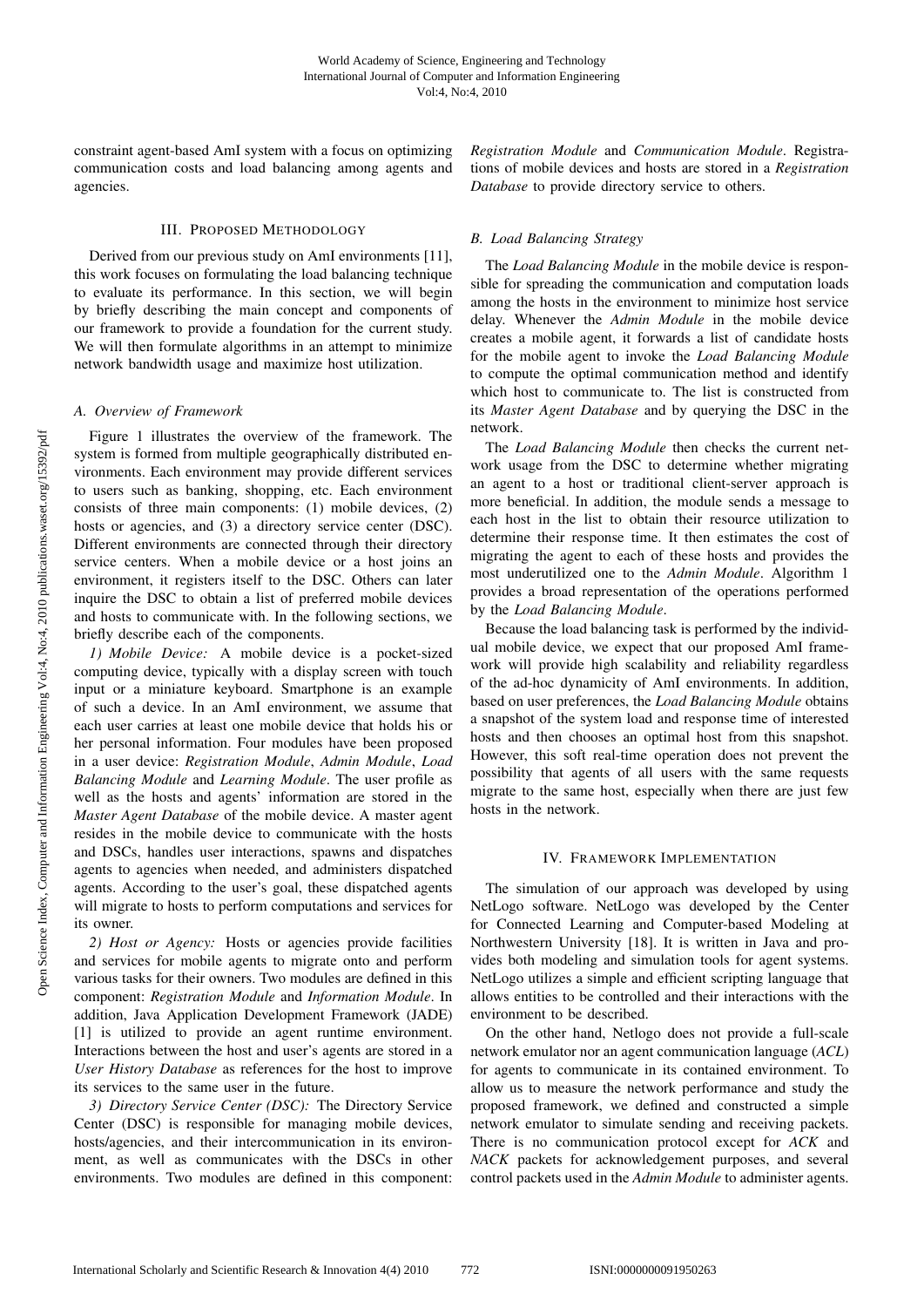**Algorithm 1** Load-Balancing(Hosts  $H$ )

1: Let  $nu$  be the current network usage 2: Let  $t$  be the threshold of Network-Usage 3: Let  $m$  be the communication method 4: Let  $h_{best}$  be current optimal host 5: if *client-server mode is OK* and nu is less than t then 6:  $m =$  client-server mode 7:  $h_{best}$  = NULL 8: else 9:  $m =$  agent migration mode 10: Let  $sl_{best}$  be the current lowest system load 11: Let  $rt_{best}$  be the current shortest response time 12: for every  $h_i$  in H do 13: Let  $sl_i$  be the current system load of host  $h_i$ 14: Let  $rt_i$  be the current response time of host  $h_i$ 15: if *Host priority is system load* then 16: **if**  $sl_i$  is less than  $sl_{best}$  **then** 17:  $s l_{best} = s l_i$ 18:  $rt_{best} = rt_i$ 19:  $h_{best} = h_i$ 20: end if  $21 \cdot$  else 22: **if**  $rt_i$  is less than  $rt_{best}$  then 23:  $rt_{best} = rt_i$ 24:  $s l_{best} = s l_i$ 25:  $h_{best} = h_i$ 26: end if 27: end if 28: end for 29: end if 30: return  $(m, h_{best})$ 

#### *A. Networking Simulation*

NetLogo does not provide communication interface for agents to send and receive packets. Therefore, we defined a special agent, *Network Agent*, to simulate network facility of an environment and handle all communications among mobile devices, hosts and DSCs within that environment. Figure 2 depicts the flow of a regular communication between a sender and a receiver through the network agent. In our implementation, the *Network Agent* employs a FIFO queue to store and route packets. To simplify the implementation complexity of the *Network Agent*, we loosely defined a packet structure in which the payload size is flexible and can be divided into any size to completely utilize the network bandwidth if possible.

A packet is constructed with 6 fields: operation, sender ID, receiver ID, message ID, message content and message size. The operation field indicates the type of the packet, and can be either *forward msg* or *send msg*. The *forward msg* packets are sent from senders to the *Network Agent* to be "forwarded" to the receivers. On the other hand, any packet from the *Network Agent* is always the *send msg* type since it is "sent" directly to receivers. The message ID is used for simple referencing and identification. The message content field is the actual payload of the packet and the message size field indicates the size of this packet.



Fig. 2. Flow of a communication routed through a Network Agent

Two special types of packet, the *ACK* and *NACK*, act as *Yes* and *No*, respectively, to provide interactions between the users and hosts (i.e., to inquire the progress of migrated agents). More details are given later in the *Admin Module* subsection. Since both *ACK* and *NACK* packets are control packets, their size are assumed to be 1 unit.

Because of this simulated network facility, the network performance is now two-fold. On the one hand, agents, hosts and DCS communicate with each other using *forward msg* function. On the other, the *Network Agent* delivers the packets using the *send msg* method. Hence, the *Network Utilization (NU)* can be calculated as follows:

$$
NU_i = \frac{\sum_{j=1}^{i} (S_{forward\_msg}^j + S_{send\_msg}^j)}{T_i * NB}
$$

where  $S^j$  is the size of the packets sent via *forward* msg and *send\_msg* methods at time j,  $T_i$  is the total time elapsed at time *i*, and *NB* is the network bandwidth of which is one of the input parameters.

#### *B. Migration Module*

To simulate agent migration and execution on hosts, we introduced a system load variable on each host. When an agent "migrates" to a host, the host actually receives a packet in which the message content is the initial execution time of the migrated agent and the message size is the size of the agent. After the host receives an agent, it puts the agent in the *RemainingJobList* queue and "executes" all agents in the queue at each iteration. Once an agent finishes its execution, if the agent does not request more execution time, the host puts the agent into the *FinishedJobList* queue. The agent execution scheduling uses the *Round Robin method* and each time slice (*TS*) of host *j* at iteration *i* can be computed as follows:

$$
TS_i^j = \frac{h_{CPU}^j}{size(h_{RemainingJobList}^j)}
$$

where  $h_{CPU}^{i}$  is the number of instructions that host *i* can process per iteration and  $size(h_{RemainingJobList}^i)$  is the size of the *RemainingJobList* queue of the host *i*.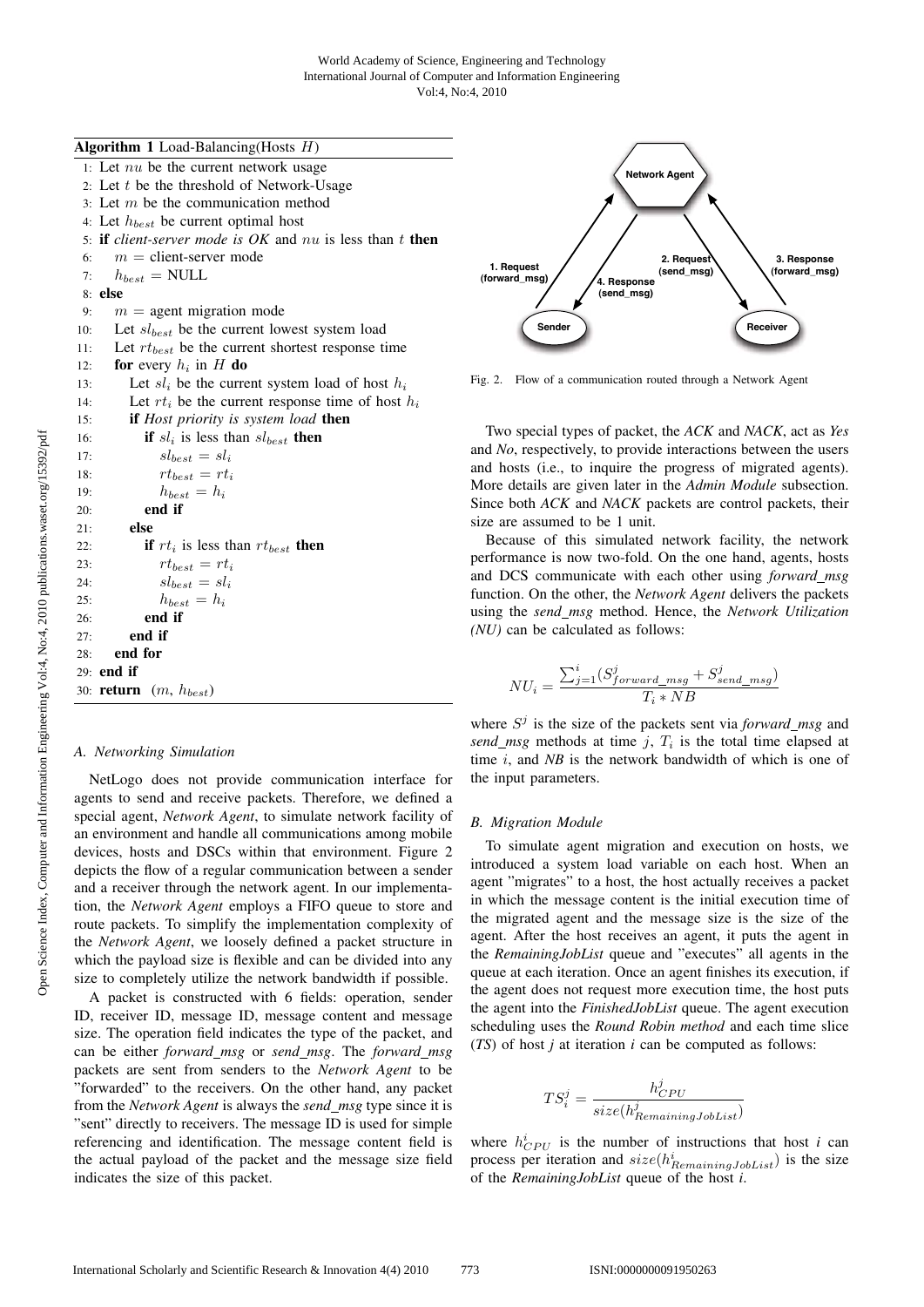The system load (*SL*) of host *j* at iteration *i* can then be updated as follows:

$$
SL_i^j = \frac{\sum_{t=1}^i \sum_{m=1}^{size_t(h_{RemainingJobList}^j)} time(a_m^j)}{T_i * h_{CPU}^j},
$$
  

$$
time(a_m^j) = \begin{cases} execute\_Time, & if execute\_Time \le TS_i^j\\ TS_i^j, & otherwise \end{cases}
$$

where *execute\_Time* is the remaining execution time of agent  $a_m$  on host *i*.

#### *C. Admin Module*

Agent inquiry and retrieval functions are implemented in the *Admin Module*. Whenever an agent migrates to a host, the master agent keeps the agent ID, host ID and agent size in the *ObjectInfoList* table inside *Master Agent Database*. The owner of an agent can inquire the status of the mobile agent object by sending a request containing the "agent ID" to the migrated host. After the host receives the inquiry request, it checks the ID of the mobile agent objects in its *FinishedJobList*. If the searched object exists in the *FinishedJobList*, it will reply with the *ACK* status. If it does not find the object in the *FinishedJobList*, it will send a message with the *NACK* status.

A user might wish to retrieve his mobile agent object from the host to access the data held by the agent. In this case, the user sends a retrieval request with the "agent ID" to the host to retrieve the object. After the host receives the request, it tries to locate the object by first searching the mobile agent object in the *FinishedJobList*. If the agent exists in the *FinishedJobList*, it replies with the *ACK* status along with the requested agent. On the other hand, if the object exists in the RemainingJobList, the host sends a reply message with the requested agent and the *NACK* status.

#### *D. Registration Module*

The concept behind the mobile agent registration is that whenever a mobile agent moves from one cluster to another, the mobile agent submits its registration details (unique id, specifications or requirements) to the DSC of the new cluster. The DSC stores the registration details of the mobile agent in its Registration database. The whole registration communication is processed through the *Network Agent*.

On the other hand, the hosts are stationary and assumed to be inside the cluster. When each host initializes, it registers itself to the DSC with its host ID and service profile (capabilities or specialties). Host registration is also routed through the *Network Agent*. Table I illustrates the communication details of this registration process.

Through this registration process, the DSC then provides a directory facility to allow all users to inquire host services as well as other users. In general, user to user communication does not impose high volumes of network traffic. Thus, in this implementation, we ignore user to user communications and concentrate on the performance comparison with different ways to access host services.

TABLE I AGENT/HOST REGISTRATION

```
From Agent/Host to Network Agent
ask user / host [
   ask Network [
       ( forward_msg sender DSC sender-msg msg-id
         msg−size )
   ]
]
From Network Agent to DSC
ask Network [
   ask DSC [
       ( send_msg sender DSC sender-msg msg-id
         msg−size )
   ]
]
From DSC to Network Agent
ask DSC [
   ask Network [
       ( forward_msg DSC receiver reply -msg msg-id
         msg−size )
   ]
]
From Network to Agent/Host
ask Network [
   ask receiver [
       ( send_msg DSC receiver reply -msg msg-id
         msg−size )
   ]
]
```
# V. FRAMEWORK SIMULATION

To evaluate the performance of the proposed framework, we conducted experiments on three different communication methods: a traditional client-server approach, a pure agent migration and our proposed load balancing method. The clientserver approach requires a continuous connection among the users and hosts throughout the entire requested session. On the other hand, the agent migration technique requires only a split second of network connection to migrate an agent to a host, and the agent with the computed results can be retrieved later.

To the best of our knowledge, none of the current agent frameworks for AmI environments consider a host's resource utilization before migrating an agent. As a result, a host providing similar services in an AmI environment might be full of agents while others only have a few. Hence, with negligible computation costs to each mobile device to perform load balancing, we expect our method to produce a better network and host utilization in an AmI network.

#### *A. Experiment Setup*

For simulation purposes, we simplify the AmI environment to only contain one DSC with multiple hosts and users. By eliminating the directory synchronization among the DSCs and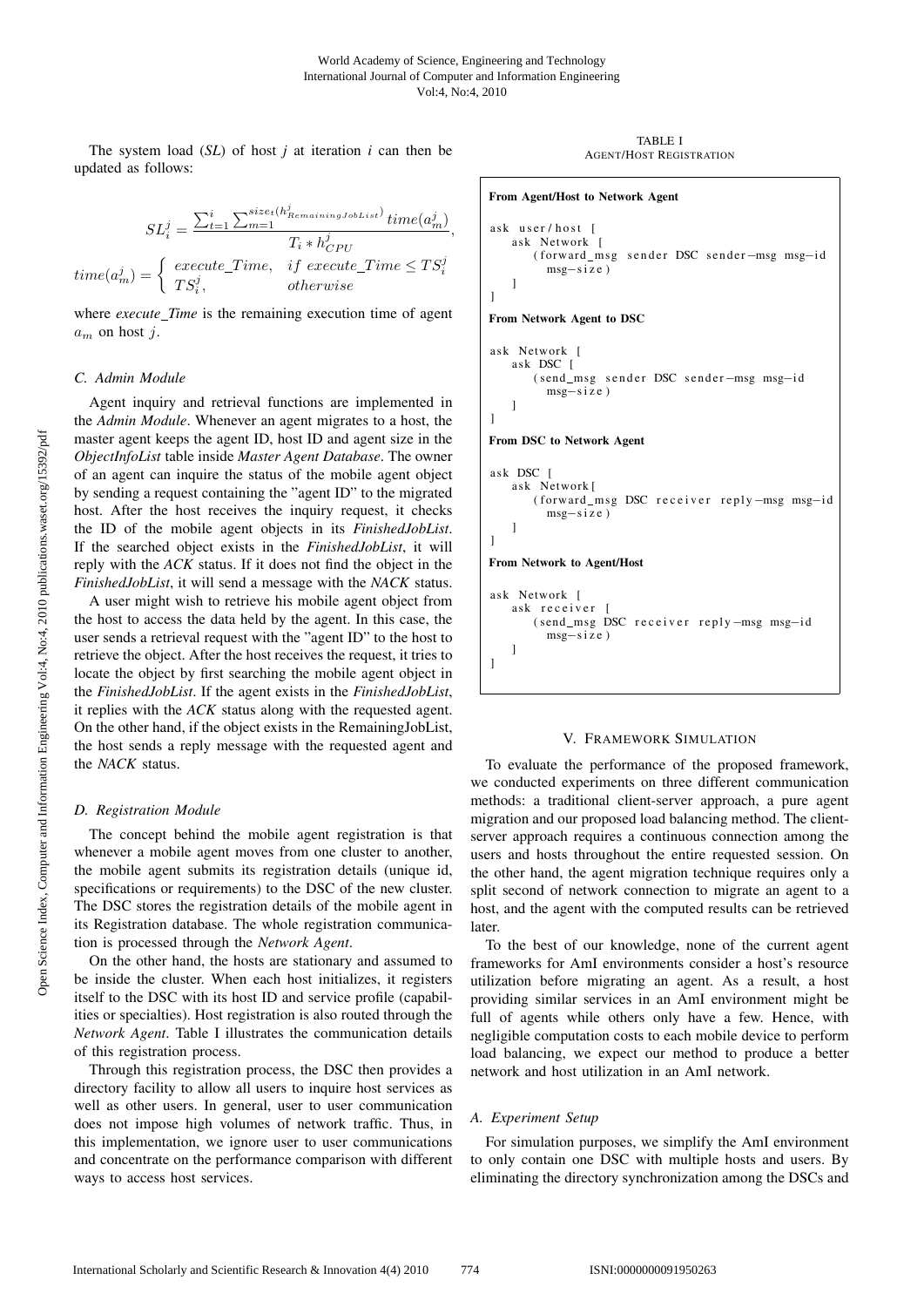the inter-environment agent migration problems, the experimental results obtained contain less noise and can be served as a baseline. More sophisticated AmI environments can be derived from this baseline.

To create reasonable network usage for the client-server approach, we assume that users would continuously interact with the hosts until they fulfill their request. The sum of the network usage per request is then defined as one experimental packet size. Furthermore, the implementation of the simulating agent size, agent execution time, and data size computed by each agent is randomly generated based on the experimental packet size to simulate a realistic AmI environment.

There are 500 users and 25 hosts in our simulated AmI environment. Experimental results are obtained in regard to 4 different experimental packet sizes, 100, 200, 500 and 1000. Other simulation parameters are shown in Table II.

Figure 3 illustrates the simulation model of the framework in NetLogo. There are input parameters on the left and realtime network bandwidth usage in the right. The realtime network utilization is plotted on the lower left and the realtime overall system load is plotted on the lower right. The realtime system

TABLE II EXPERIMENT INPUT PARAMETERS

Number of Users: 500 Number of Hosts: 25 Number of DSCs: 1 Number of iterations to run: 10000 units Network Capacity: 1000 units ACK/NACK package size: 1 unit Experimental packet size: 100, 200, 500 and 1000 units

map is in the center window in which the human icons represents users, house icons denotes hosts and smiley-face icon in the center of the white area symbolizes the DSC. In each iteration, each user randomly walks and turns, and a house icon is covered by a human icon when a user "walks into" it. When a user is inside an AmI environment, it randomly communicates with the DSC and requests services from the hosts. Instead of assuming that the whole system map is an AmI environment, the white area indicates the coverage of the simulated AmI environment to simulate the registration



Fig. 3. Simulation Screenshot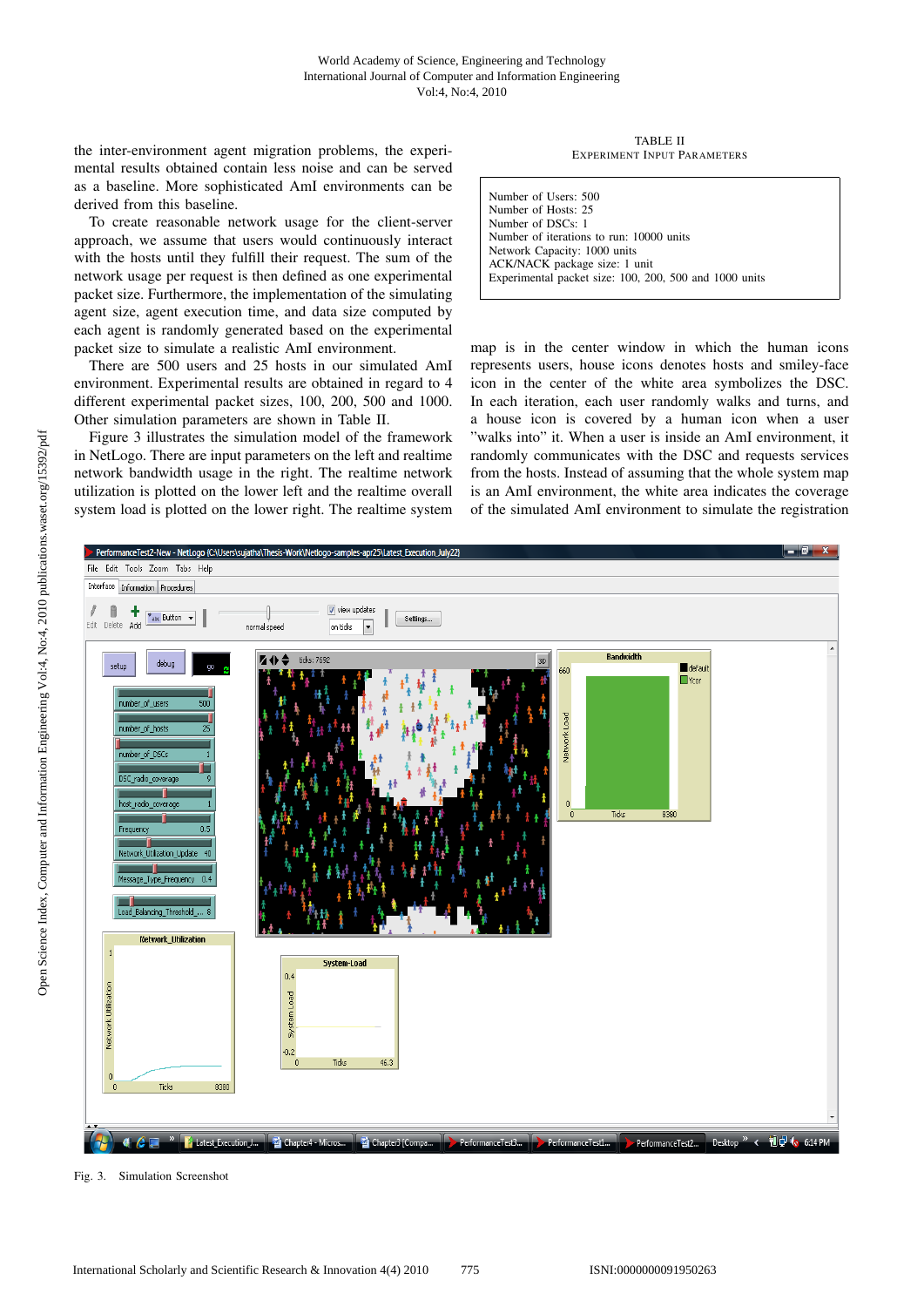process mentioned earlier. The radius of this white area can be changed using the *DSC rado coverage* input parameter on the left.

## *B. Experiment results*

Figure 4 shows the performance comparison among the three approaches with 4 different experimental packet sizes. Compared to the other two approaches, our load balancing method results a better performance in each packet size. The less the network utilization, the more efficient the approach is. When the network activity is scattered (i.e., experimental packet size is 100), the performance is only slightly enhanced; however, there are extra load-balancing computation costs on each user's mobile device. On the other hand, when the network resource demand is high (i.e., experimental packet size is 1000), the performance is significantly better. Even through our load balancing method does not prevent exponential network demand in which the network is flooded with packets, it provides better stability and scalability than the other two approaches.



Fig. 4. Packet Size vs. Network Utilization

Every host in the simulated AmI environment maintains its own realtime system load information. Since we do not use mobile agents in the client-server approach, Figure 5 only shows the comparison between the agent migration approach and the load balancing approach. Since we did not model the system usage for client-server communication, some of the hosts in the load balancing approach will result in a near 0 system load when the load balancing module uses client-server communication rather than agent migration. The hosts in the simulated AmI environment are created with overlapping services. Thus, we expect to see similar system loads among all hosts.

From Figure 5, we see that there are several hosts with higher loads in the agent migration approach. This occurs when the majority of agents migrates to the same host. This outburst situation is managed as expected in our load balancing approach. However, as mentioned previously, the load balancing module obtains a snapshot of the current network utilization and the system loads of each interested host, and determines which method to utilize in a split second. The result of our proposed approach may be the same as that of the traditional agent migration approach under extreme and unrealistic situations (i.e., immensely high user-host ratio with constant agent migration).



Fig. 5. System Load Comparison

# VI. CONCLUSION

The purpose of this study is to implement and evaluate the general purpose of the mobile agent framework for ambient intelligence (AmI) environments [11]. From our simulated results, we confirm that it is beneficial to implement the load balancing method in an AmI system. The load balancing method can provide better network stability and extends the AmI system scalability by maintaining network utilization. Furthermore, the extra costs introduced by this method are very minimal (i.e., inquiring current network usage from the DSC and current system load from interested hosts to determine which communication method to use).

In addition, our approach also ensures that hosts with the same services in an AmI system are utilized evenly. Current research neglects this topic and mainly focuses on the interactions between users and hosts in an AmI environment. Although the host utilization may not be an immediate issue, it massively impacts service availability of the AmI systems when a full-scale AmI implementation is deployed into our daily life.

In this preliminary implementation, we assumed a simplified AmI system by eliminating directory synchronization among DSCs and agent migration from one AmI system to another. In the future, we need to create multiple AmI environments in our simulation model to study the effects of these two features.